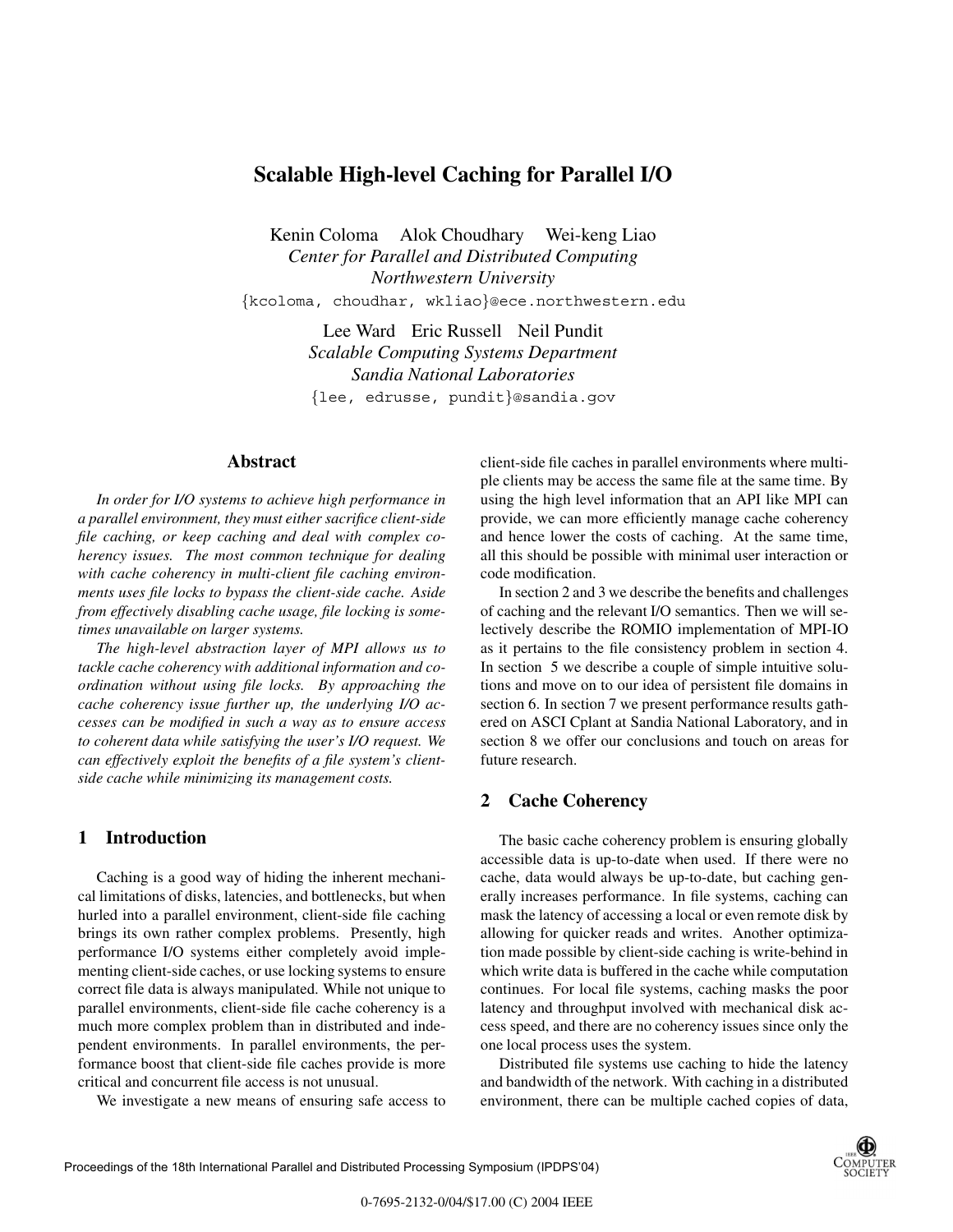but normal usage in such an environment is such that files are not usually operated on concurrently. A distributed file system really just needs to be able to let one client at a time cache file data. A typical solution distributed file systems use to deal with cache coherency is periodic checks with a central server to find out if some cached file is needed by another process. Since checks are only periodic, cached data can sometimes be in an incoherent state. The frequency of the checks determines the probability that data is stale. More frequent checks will lower that probability, but increase overhead associated with the constant checking. It is not unusual for a distributed file system to relax semantics to allow for intermittent incoherence to avoid the overhead of keeping to a strict set of semantics. Expiring leases can also be used to ensure only one client at a time has file data cached. A more significant issue in distributed environments is the coherency of directory caches.

In a parallel environment, there are often many more clients than there are I/O servers. Client-side caching can not only provide cached data quicker, but it also reduces the load on and contention for the I/O server resources. Parallel environments are similar to distributed ones in that there are multiple clients accessing a single file system. In a parallel environment however, many processes will work on a single problem and concurrently access an output or input file. Allowing a single client at a time to access and cache a file is unreasonable. Maintaining a client-side cache in a parallel environment is far more challenging than doing it in a distributed one. In a distributed environment, multiple copies of cached data on clients is somewhat avoidable, but in a parallel environment, there is no way around it. Ensuring that cached data on each node is safely accessed is not easy, and to date, there are no elegant solutions to this problem. IBM's General Parallel File System (GPFS) uses its distributed lock manager to enforce cache coherence [1]. Though overhead of the lock manager may be minimal depending on the computing environment, locking could potentially serialize what may otherwise be safe concurrent file access. On NFS, ROMIO uses byte range file locks to bypass the client-side cache. Not only does this introduce the potential for serializing file access, but the clientside cache is rendered useless along with all its performance benefits.

### **3 I/O Semantics**

Consistency semantics dictate how strictly cache coherency should be enforced. Under POSIX specifications [6], newly written data should always be sequentially consistent and visible to all processes after a write routine has returned. Writes are also atomic, meaning a read should never return partially written data, a write has either completed or not started. MPI semantics are slightly more relaxed in that sequential consistency is guaranteed only under certain conditions and data needs to be visible to only the processes in the communicator group at the completion of a write. MPI guarantees sequential consistency if any of the following conditions exist:

- Atomic mode is explicitly set by the user
- All I/O operations are non-concurrent
- All I/O operations are non-conflicting

Since POSIX consistency semantics are more stringent than MPI semantics, it would seem that a file system adhering to the POSIX semantics would not need additional support in the MPI-IO implementation to support MPI semantics. Since MPI-IO allows access to multiple noncontiguous regions of a file in one I/O call, MPI semantics require a step beyond what POSIX alone provides. This issue is further discussed by Liao *et al.* in [7]. MPI also requires that upon write completion, new data must be visible to all processes within the same communicator group.

#### **4 ROMIO Collective I/O Implementation**

ROMIO [9] is an implementation of the I/O functions of the MPI-2 standard, and is developed at Argonne National Laboratory. ROMIO will run on any file system for which there exists a working Abstract Device (ADIO) implementation. ROMIO presently supports a mix of commonly used local, distributed, and parallel file systems including SGI's XFS, IBM's PIOFS, Intel's PFS, NFS, and the Parallel Virtual File System. Since an ADIO layer is implemented for each individual file system, it can take advantage of any advanced features a specific file system may provide.

#### **4.1 Data Sieving**

The data sieving optimization, presented by Choudhary *et al.* [2, 11], operates on large contiguous sections of a file to fulfill several requests at a time. The reduced the number of I/O requests sent to the file system results in less accumulated request overhead. A data sieving read will read a large contiguous section of the file to satisfy a number of noncontiguous requests and discard the unused data. If the aggregate access of a write is non-contiguous, a data sieving write must first read the contiguous section of the file to modify and then write back the entire section. The underlying file system is required to support locking to ensure correctness in a data sieving write.

### **4.2 Two-phase I/O**

ROMIO uses a technique called two-phase I/O [10] to perform collective I/O operations. In two-phase I/O, a designated subset of processes partition I/O responsibilities for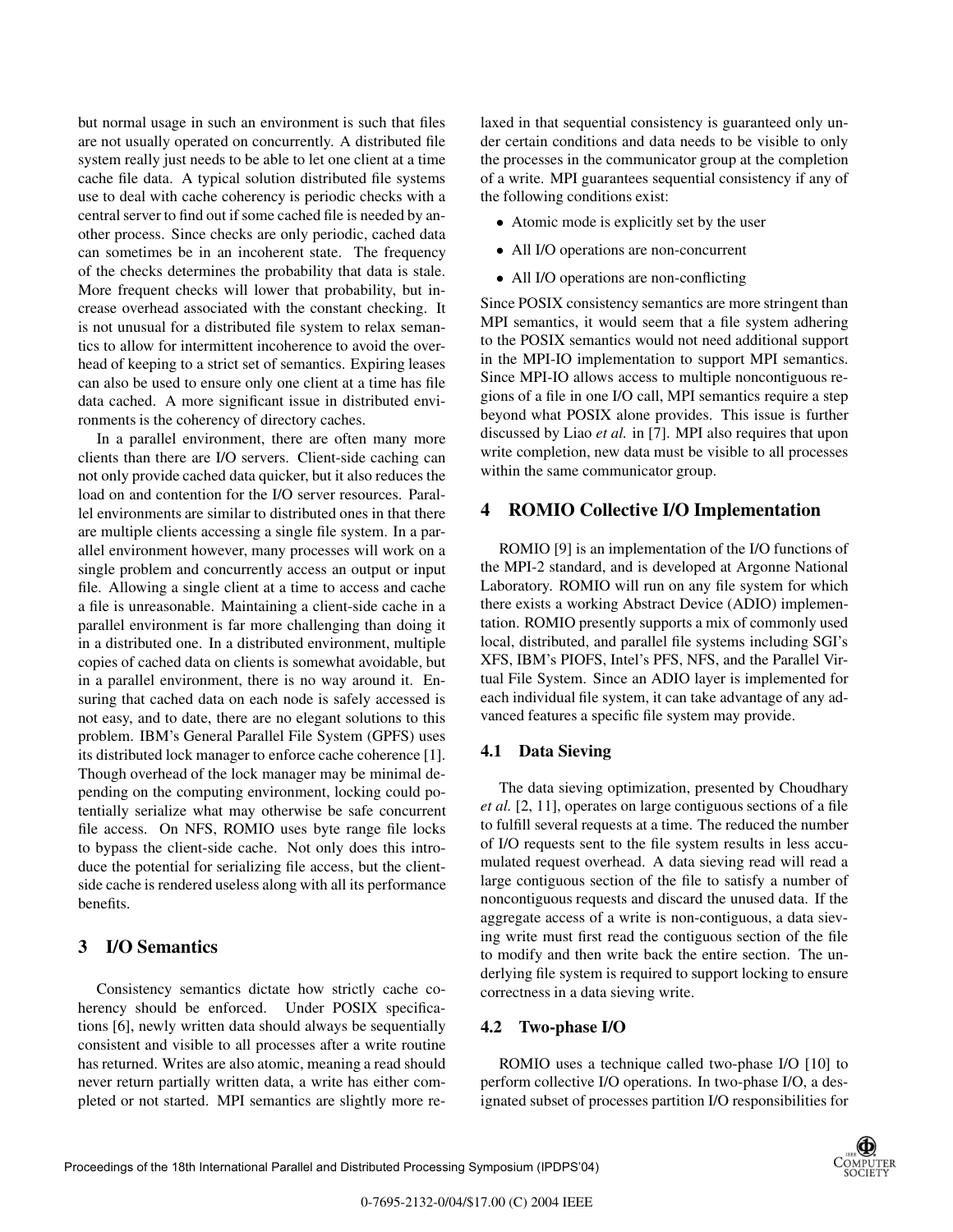Aggregate Access Region



Aggregate Access Region

**Figure 1. Aggregate access region illustrated.**

a file among themselves. These processes are called aggregators. The ROMIO implementation bases this division on the very first file offset and very last file offset of the collective access shown in Figure 1. This aggregate access region of a collective I/O call is divided and I/O responsibility for each partition doled out to each process. This way, each of these file domains is  $\lceil \frac{AAR}{N} \rceil$ , where *AAR* is the size of the aggregate access region and *N* is the number of processes. By evenly splitting the aggregate access region, I/O is heuristically balanced over the different aggregating processes. The first thing a collective read or write routine does is partition the aggregate access region. Then in the case of a collective read, each process reads data within its assigned region (file domain) using the data sieving technique and distributes this data to the appropriate processes that actually requested the data. In ROMIO, the actual reads are done using the data sieving technique described in section 4.1 above. ROMIO's collective I/O routines use a default buffer size of 4 MB for buffering the underlying contiguous I/O. The data sieving buffer used in the collective routines is referred to as the collective buffer. ROMIO will try to read up to 4 MB of a file before trying to copy data between the collective I/O buffer and the user's memory. Under a collective write, each process will need to first exchange the data to be written before writing the data to their respective file domains. Without locking or any explicit cache management, the file state may not be consistent.

While the file consistency issue remains fundamentally the same with respect to two-phase I/O, the details are a little more complex since the process making a read request may not actually do its own I/O. Take this simple example in illustrated in Figure 2. Figure 2 presents two logical views of the file from each clients perspective. The upper file representation is the file data in the application's memory. The second view indicates what sections of the file are cached in the client-side file cache. Assuming there are two processes available, *p0* will be responsible for I/O in the the first half



**Figure 2. Example file consistency problem with collective I/O. In a., the entire file is collectively read. In b., the first half of the file is collectively written, and in c., the entire file is collectively read again.**

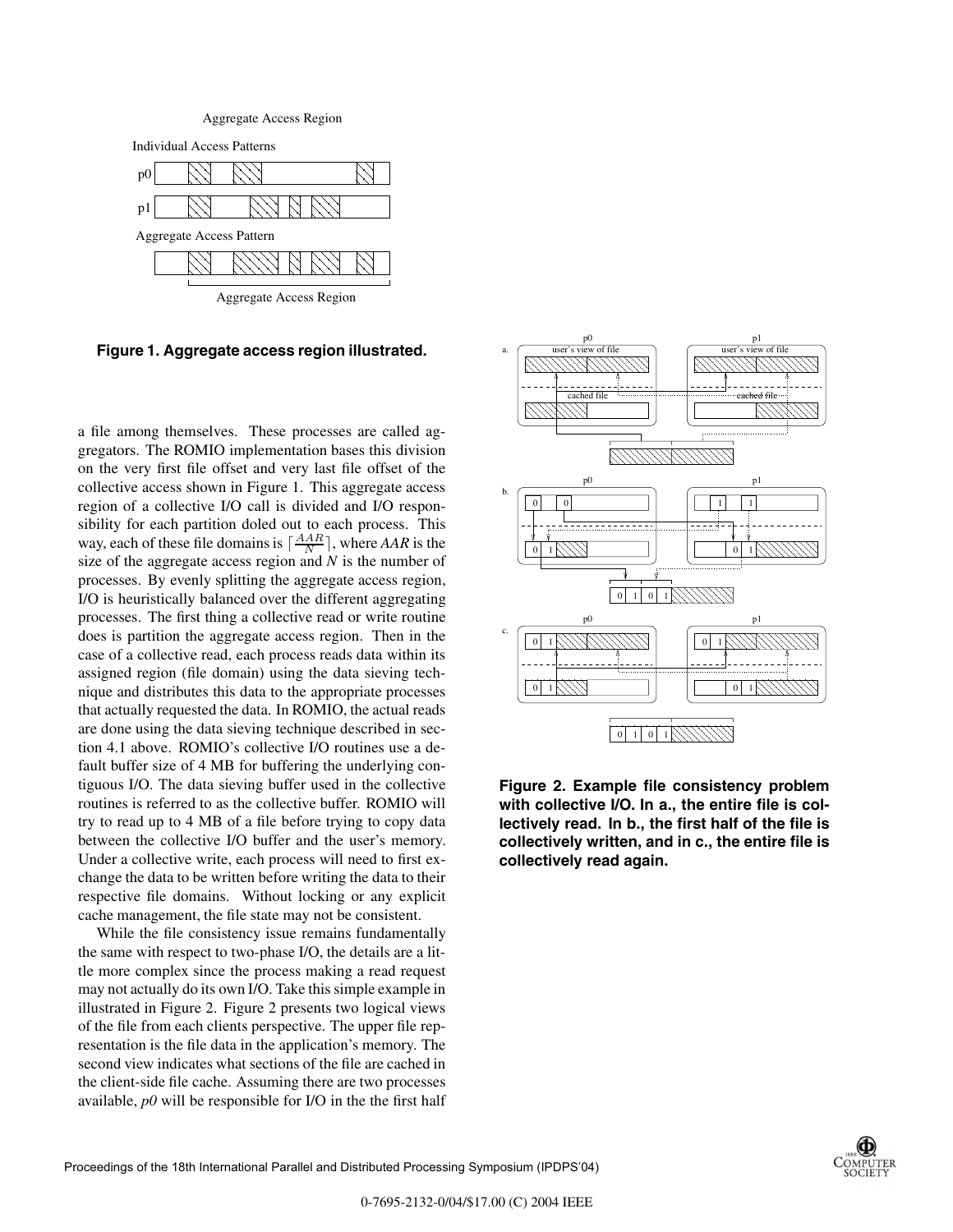of the file, and *p1* for the second half, 2a. Note that *p0* has cached the first half of the file, and *p1* the second. Each process will then set a new interleaved view of and performa a collective write. In Figure 2b each process tries to write its rank in an interleaved pattern of two integers each to the first half of the file. The new set of file domains reflects the new access pattern, and assigns I/O for the first two integers to *p0*, and the second two integers to *p1*. After exchanging the appropriate data, the correct data is written to both the caches and to disk. The last collective read is the same as the first, and after the new file domains are assigned, *p0* read its file domain from its client-side cache where the last half is already stale, see Figure 2c. This behavior violates both sequential consistency and visibility rules of MPI. Since each process is trying to write exclusive regions in the collective write, the data must be sequentially consistent whether or not atomic mode has been explicitly set. This illustrates the file consistency problem using collective I/O.

#### **5 Intuitive Solutions**

While locking is used by ROMIO and GPFS to side step cache coherency issues, a solution without locking is preferable. File locking itself incurs a high enough cost that some large scale systems sacrifice file locking altogether. Without locking, there are a couple intuitive file consistency solutions that revolve around circumventing the client-side file cache. The obvious drawback to this is the loss of any performance benefits client-side caching provids. Reads and writes will always have to go over the network to the server for data. Write-behind, a file system optimization that will let several smaller write requests accumulate before actually sending the data to the network, cannot work without a cache to buffer the write data.

One technique for dealing with cache coherency problems, lets the application developer explicitly invalidate and synchronize the client-side cache on demand. This functionality is relatively easy to implement and is already in place on Sandia National Laboratory's NFSv2 variant ENFS. Invalidating the client-side cache prior to every read guarantees that stale data is never retrieved by ensuring no data at all is read from the cache. Synchronizing the clientside cache after every write ensures modified data is written all the way to disk. Following this scheme, MPI consistency semantics can be guaranteed. With the ability to manually invalidate the client-side cache, this job could be left to application developers, or perhaps more desirable, it could be incorporated into an MPI-IO implementation. Cached data will never be read, and data will always be written all the way out to disk, keeping file data consistent.

Another simplistic option would be to completely disable client-side caching behavior of the file system. This in and of itself is a significant burden, and would adversely af-



**Figure 3. Example file consistency problem solved with persistent file domains.**

fect performance on the entire system regardless of whether or not any concurrent I/O is actually being performed. On parallel file systems like PVFS that don't include client-side caching, cache consistency problems do not exist.

# **6 Persistent File Domains**

On a file system that does non-coherent client-side caching, file inconsistencies in ROMIO's collective I/O implementation stem from changes in the aggregate access regions and therefore file domains, between collective read and write calls. By making sure file domains remain the same, or persist, over a number of collective I/O routines, each aggregator is guaranteed to access only the latest data. In essence, each process is given exclusive access to its own file domain. Any data within the process's file domain that it has cached must be coherent since no other process is allowed to modify that data directly. In Figure 3 the same example as in Figure 2 is used, but this time using persistent file domains (PFDs). The file domains used in Figure 3a are used in the rest of the collective I/O operations, and the data read at the end of Figure 3 is now the same as the data residing on disk.

The original ROMIO two-phase implementation determines file domains by dividing the aggregate access region

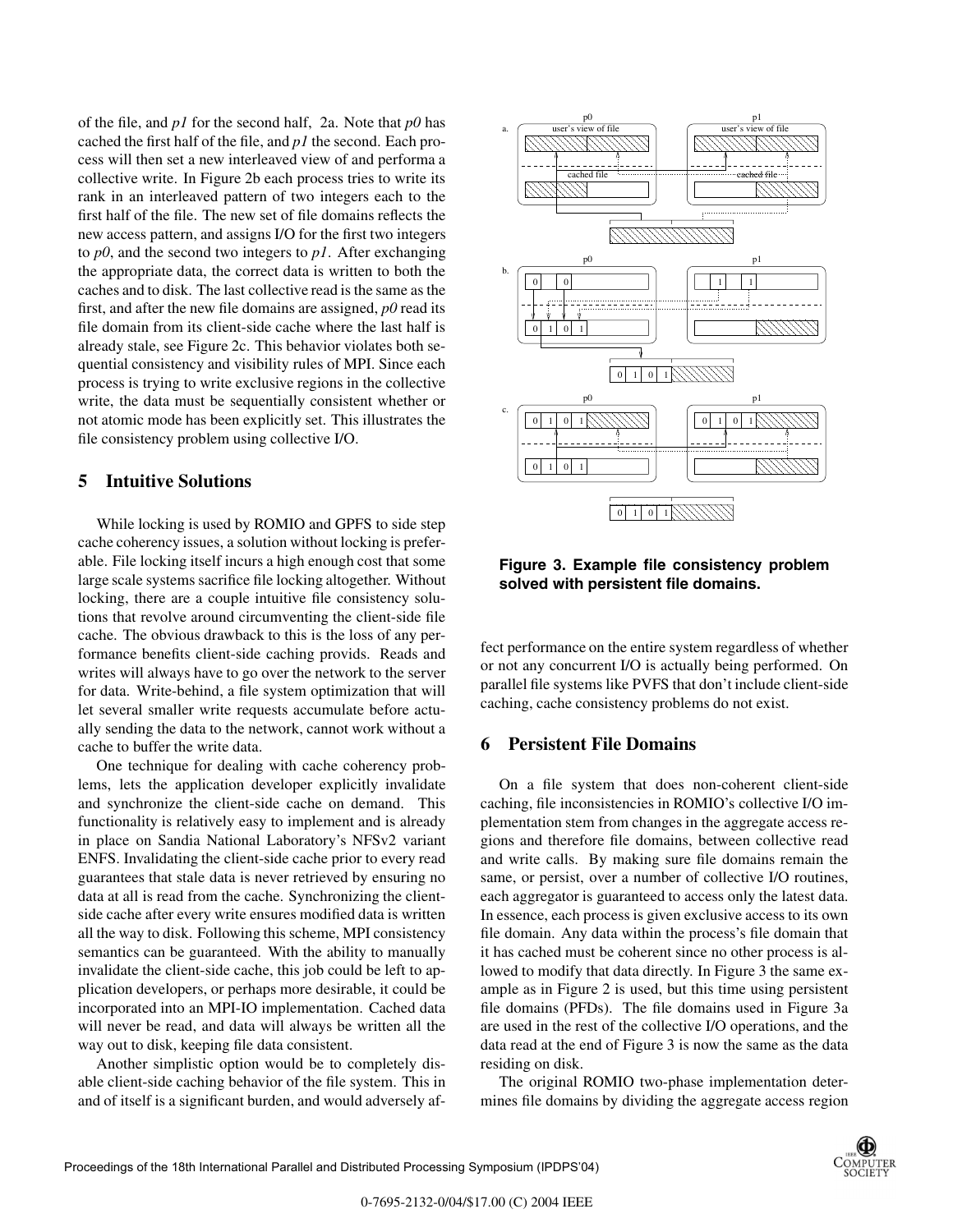

**Figure 4. Assignment methods for persistent file domains given an aggregate access pattern and 4 processes.**

by the number of aggregating processes with the intent of balancing I/O. Using this technique, one would hope that all available aggregators will be doing approximately the same amount of actual I/O. Given the noncontiguous and regular nature of the I/O access patterns scientific applications use [12], this heuristic should work well enough and will be considered the ideal I/O balancing scheme for the remainder of this paper. With this balancing scheme in mind, PFDs should not out perform file domains instantiated on a per collective I/O call with respect to actual I/O since they are not allowed to adapt to the access region of each individual I/O call. PFDs do allow MPI applications to safely leverage the performance benefits of the underlying file system's client-side caching. This is where the advantage of PFDs lies. So we are accepting a potentially less than optimal I/O balance for safe use of the cache. Mileage on this tradeoff is application dependent. This leaves the implementation choice of how to assign PFDs such that I/O responsibility is at least somewhat balanced.

#### **6.1 User Specified Striped File Domains**

By assigning PFDs based on a fixed PFD size, different access patterns can be specifically accommodated. The persistent file domain size passed down by the user through an MPI File Hint is used to cyclically assign PFDs to aggregating processes, figure 4. Using this technique, a user can optimize the persistent file domain size according to the application's file access pattern. To optimize the PFD assignments, one should try to minimize the number of I/O-communication phases while using as many aggregating processes available to do equal amounts of I/O in each

collective call. The main drawback to this method is the user must have some idea of what kind of access pattern the application has, and what the appropriate PFD size is. A PFD size that is too large may result in unbalanced I/O where some processes may not have to do any I/O while only a few must carry the burden. A PFD size that is too small will probably even the distribution of I/O responsibilities, but will generate more I/O-communication phases and I/O requests. As long as the file access pattern remains consistent, the performance of the specified PFD size should remain consistent as well.

#### **6.2 File Size Based File Domains**

Rather than evenly dividing the aggregate access region among processes, the entire file itself could be divided, Figure 4. File size based PFD sizes allows the user to concentrate more on the application task, but the file domain sizes may not always balance the I/O responsibilities of each process well. For collective operations that span a relatively large percentage of the file, file size based persistent file domain sizes should perform well unless the file gets very large and the file domain size gets larger than the collective buffer size. A collective operation that spans a relatively small portion of the file will result in less available processes actually being used to do I/O.

A file size based file domain assignment scheme is the most natural extension of the original 2-phase I/O implementation in ROMIO. While very easy to implement in ROMIO using the existing infrastructure, using such a simplistic implementation presents a couple of interdependent problems. How is the size of the file found at run time, considering a file may be newly created or appended to? Since the original file domains in 2 phase I/O did not exist outside of a single collective call, this was not an issue. Basically, the user in this case would have to provide additional information; Namely the largest size a file would reach within an open/close session (i.e. the life time of PFDs). Since these demands on the user were deemed unreasonable, this implementation was used as a proof-of-concept to show PFDs would indeed solve the file consistency problem. Instead we opted to use the implementation of striped file domains in section 6.1 to achieve file size based file domains.

By leveraging the striped file domains implementation, we can emulate the file size based file domains of the initial simplistic implementation, while retaining the more flexible attributes of the striped implementation. In this assignment strategy, a PFD size is determined based on the impending file size during the first collective I/O call. The impending file size is used because an collective write call could create or otherwise alter the size of the file. The PFD size is the impending file size divided by the number of aggregating processes. This way, the user does not need to know ex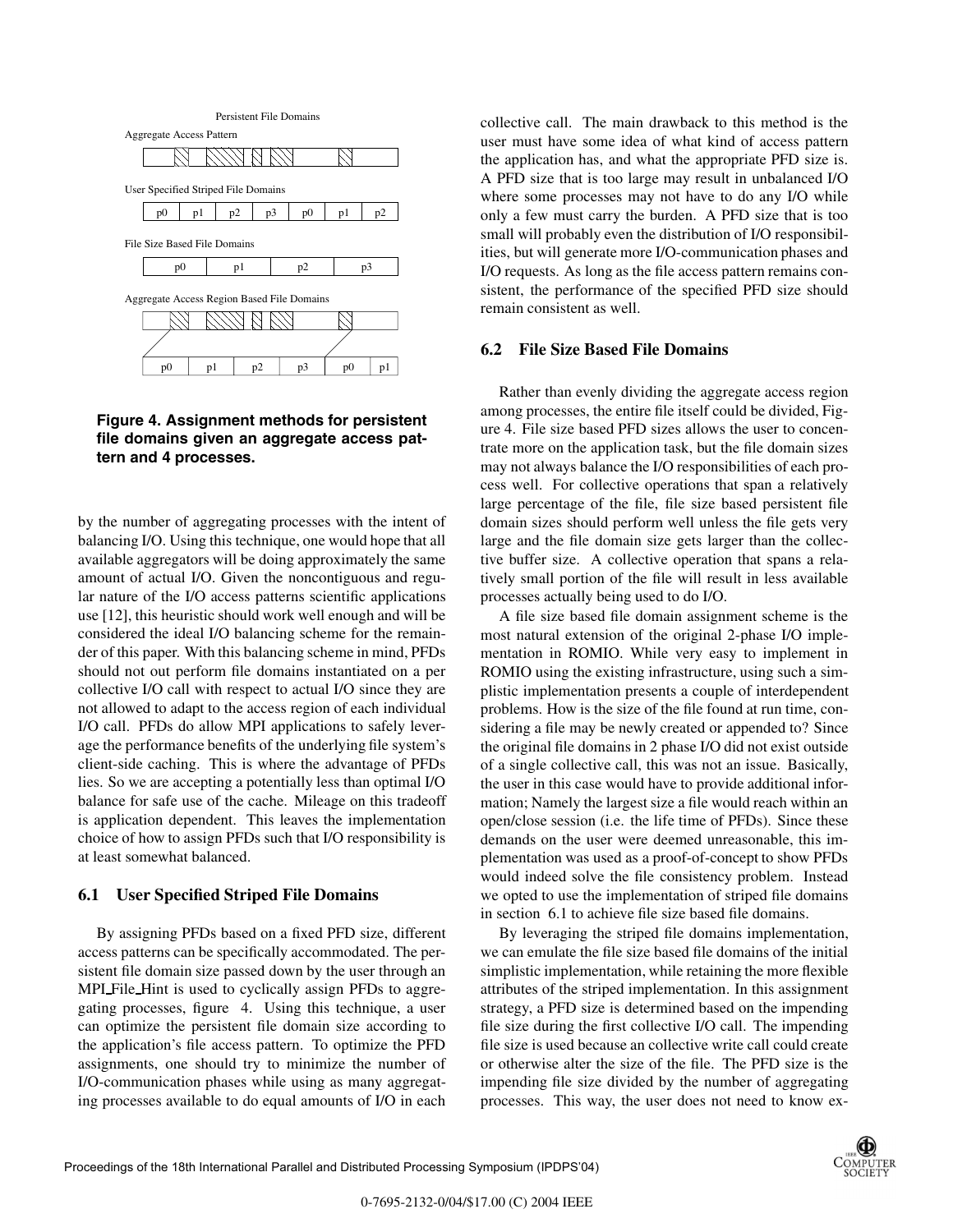actly how large the file will be in advance since the striped assignment will allow for any later appending to the file.

### **6.3 Aggregate Access Region (AAR) Based File Domains**

AAR based PFDs, like file size based PFDs relieve the application developer from having to manually calculate an optimal PFD size. Additionally, AAR based PFDs should accommodate a larger variety of access patterns than file size based PFDs. Both calculate a PFD size at run-time during the first collective I/O call. The difference is that in this assignment strategy, PFD size is size of the AAR of the first collective I/O call divided by the number of aggregating processes, Figure 4. In doing this, we aim to achieve the I/O balancing advantages of the original ROMIO implementation, while guaranteeing safe cache access. I/O should remain balanced unless there is substantial variation in the access patterns of subsequent collective I/O calls, since the persistent file domains will have only been optimized for the initial access pattern. This last shortcoming leads to seemingly paradoxical dynamic PFDs.

### **6.4 Dynamic Persistent File Domains**

Not every collective I/O call within an open/close session may have the same or similar access patterns. Typically, a change in the memory datatype or file datatype indicates a change in the file access pattern. In dynamic PFDs, this event triggers a recalculation of PFD sizes based on the latest access pattern. Before these new file domains can be safely used however, data in the cache must first be synchronized and invalidated to avoid the possible use of stale data from the old file domains. Whenever a collective I/O call or a new filetype is set, the new memory datatype or filetype is checked against the previous memory or file datatype. In this way, changes in the file access pattern can be accommodated. Datatype comparison can become rather expensive, so it is best if the application just didn't change its access patterns much.

# **7 Performance Implications**

We ran several applications to illustrate the impact of PFDs on performance. The first is an artificial access pattern that should, by design, benefit from cached data. The second application models the I/O requirements of a computational flow problem from the NAS Parallel Benchmarks, and the last simulates the check-pointing I/O behavior of the University of Chicago's ASCI FLASH code. The basic labeling convention is as follows:

• 64K uses a 64KB PFD size

- 4MB uses a 4MB PFD size
- fsize uses a calculated PFD size based on file size
- AAR uses a calculated PFD size based on the aggregate access region
- no caching invalidates the cache before every read and synchronizes the file after every write, thereby bypassing the client-side cache
- intelligent uses a user specified PFD size aimed at matching the access pattern (sliding window application only)

#### **7.1 Machine Configuration**

All of our tests were run on ASCI Cplant at Sandia National Laboratory [4].

Cplant is an Alpha Linux cluster with each compute node configured with one 600 MHz EV-6, 512(Ross) MB of RAM, no disk, and a 64-bit Myrinet card. Each compute node was running Red Hat 6.x with kernel 2.4.x. On Cplant, each compute node is bound to one I/O server in a pool of twelve in a round-robin manner at boot-time. Each I/O server runs ENFS, a variant of NFSv2 developed at Sandia National Laboratory, in a single global file space. Each I/O server in turn is an NFS client to a central XFS server. No caching is done on the I/O servers. Since we were not allowed the luxury of dedicated I/O servers, we present the best bandwidths from between three to five runs.

We chose to implement PFDs in ROMIO for portability and because of the existing infrastructure. Our changes have been submitted to the MPICH developers for consideration as user enabled optimizations. We developed and tested our software with MPICH 1.2.4.

#### **7.2 Sliding Window Benchmark**

To illustrate the potential benefits of PFDs, we wrote an application with a regularly strided access pattern that should be able to take advantage of cached data. A two dimensional array is broken up into a number of sub-arrays, or tiles. Each process starts at the tile corresponding to its rank. In each iteration, every process reads and then writes its tile. In the following iteration, each process shifts over one tile to the right, wrapping to the next row of tiles (or wrapping to the first row) and perform a read and write to its new tile, see Figure 5. This repeats until each process has done I/O on every tile in the array. The same could be accomplished by reading tiles once each, modifying them, and then communicating to the next process over with possibly higher performance. If the tiles are small enough, however, we may be able to implicitly capture this data communication with minimal I/O with the much simpler programming

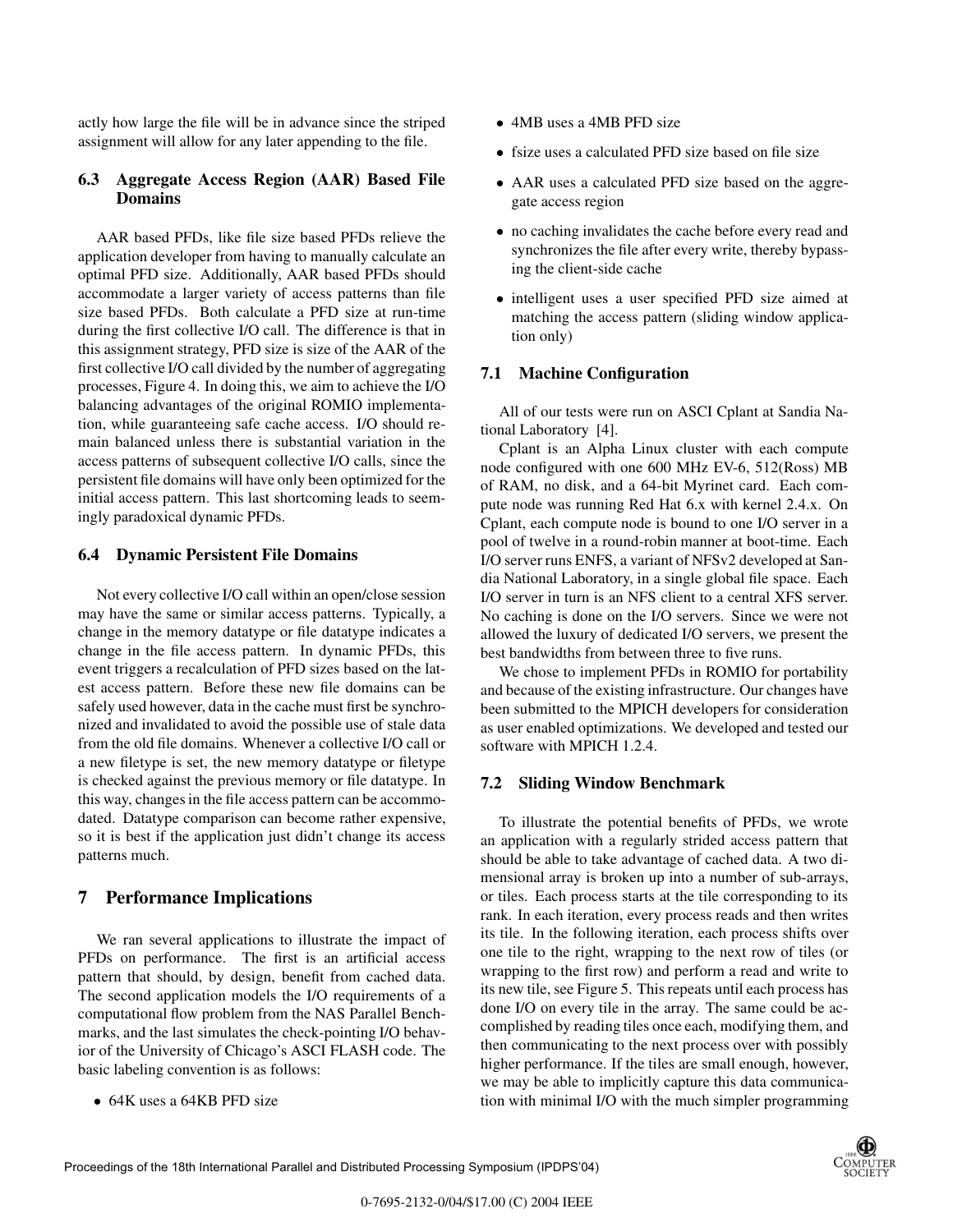|                                      | 8 nodes | 16 nodes | 24 nodes | 32 nodes | 40 nodes | 48 nodes                    | 56 nodes | 64 nodes |
|--------------------------------------|---------|----------|----------|----------|----------|-----------------------------|----------|----------|
| intelligent PFDs $\parallel$ 6144 KB |         | 4608 KB  | 4096 KB  | 3840 KB  |          | 3686 KB   3584 KB   3510 KB |          | 3072 KB  |
| AAR PFDs                             | 3072 KB | 3072 KB  | 3072 KB  | 3072 KB  |          | 3072 KB 3072 KB             | 3072 KB  | 3072 KB  |
| fsize PFDs                           | 20.4 MB | 12 MB    | 8192 KB  | 6144 KB  | 4915 KB  | 4096 KB                     | 3507 KB  | 3072 KB  |

**Table 1. Library calculated persistent file domain sizes for the sliding window experiment.**



**Figure 5. Several iterations of the sliding window I/O pattern for a 4x4 example. This continues until each process has read each tile.**

model used by our code. For each run, there are  $8 \times 8$ tiles and each tile is  $4096 \times 768 = 3MB$ , making the total file size 192 MB. The sliding window application was run with the default 4 MB collective buffer size. Table 1 lists the different PFD sizes generated for the 192 MB file. The actual amount of total I/O is nproc\*file size, so this ranges from 1.5 to 12 GB. The key parameter to throughput performance however, is really the tile size, and therefore the file size, since tile size really determines the effectiveness of any given PFD size. The "intelligent" stripe sizes are set by the sliding window application. This would represent a user specifying a PFDs size based on his known access pattern. Given the number of tiles in a row, and the number of processes, a user can determine how many rows the majority of collective I/O calls will span using the following function:

$$
\begin{cases} \lceil \frac{x}{N} \rceil + 1 & \text{if } ((x-1)modN) > \frac{x}{N} \\ \lceil \frac{x}{N} \rceil & \text{otherwise} \end{cases}
$$
 (1)

where  $N$  is the number of processes and  $x$  is the number of tiles in a row. Since in theory, PFDs cannot achieve better actual I/O performance, the improvements over the



**Figure 6. For most numbers of clients, the 4MB PFD allows the most pre-fetching.**



**Figure 7. Write results are far more consistent between PFD sizes (except for 64 KB PFD size).**

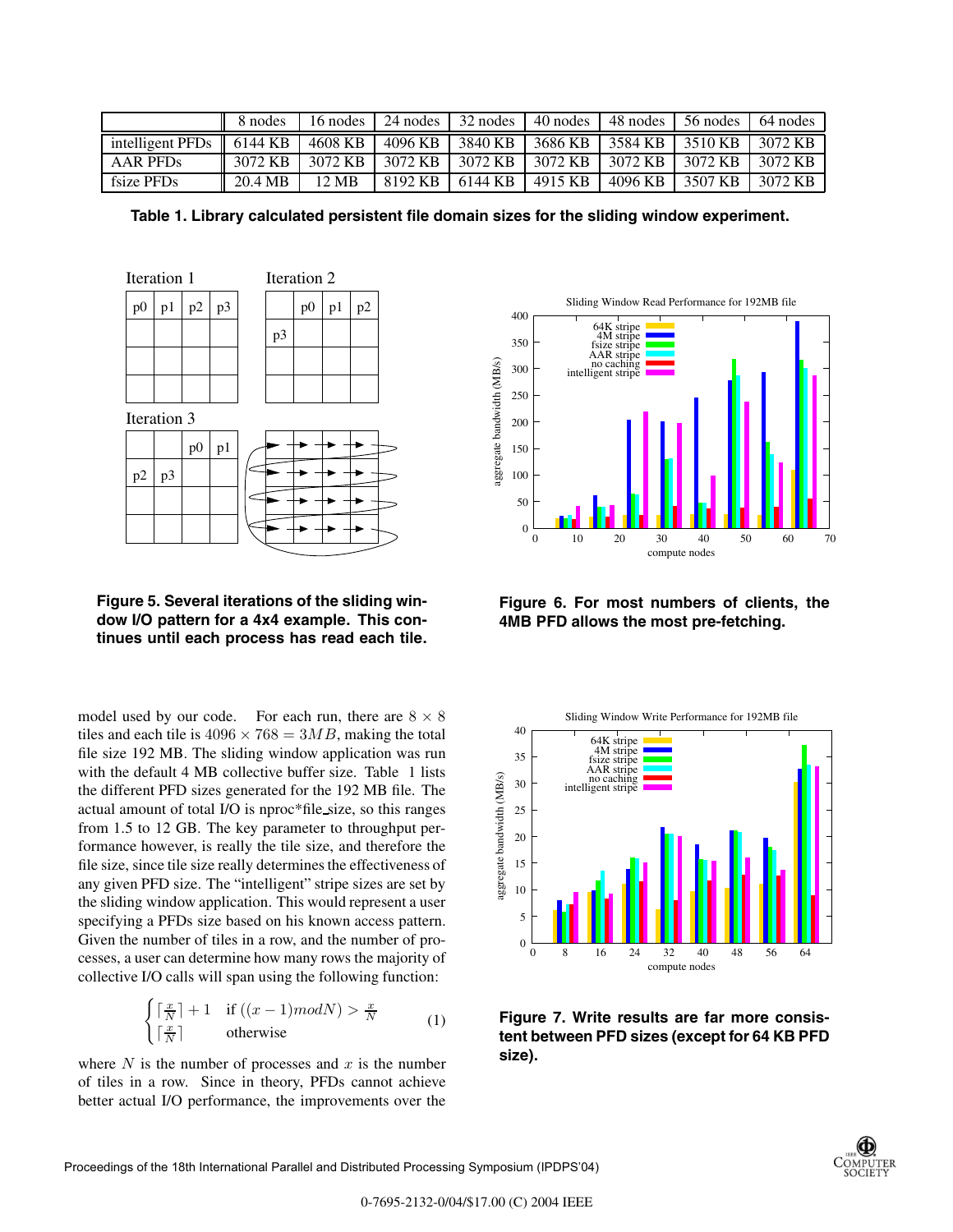

**Figure 8. Write performance significantly brought down the overall I/O performance of the sliding window application.**

non-caching implementation can be attributed to the effects of caching. From table 1, one would notice the PFD sizes exceed the 4 MB, the collective buffer size. In these cases, each node must break a collective I/O call into at least two I/O-communication phases. The number of I/Ocommunication phases is dictated by the smaller value between the collective buffer and the PFD size. During the I/O phase, an aggregator can read no more than the size of the collective buffer or PFD size. The dynamics between the collective buffer, the PFD sizes, and the actual aggregate access regions of each collective I/O call introduce the large fluctuations exhibited by PFD sizes calculated during the initial I/O call in Figure 6. Other than the 64 KB PFD size, the PFD implementations consistently out-perform the no-caching case. The library calculated PFD sizes resulted in the best overall performances. Write performance in Figure 7 is much more stable than read performance. Relative features are about the same, but less pronounced.

#### **7.3 BTIO Benchmark**

BTIO [8] is a benchmark from NASA's Advanced Supercomputing (NAS) Division's parallel benchmark suite (NPB 2.4). The Block-Triagonal (BT) flow solver provides a representative means of measuring performance of I/O systems. BTIO uses diagonal multi-partitioning domain decomposition to distribute multiple Cartesian subsets of the global data set to compute nodes. The data on each process are three-dimensional arrays, and are periodically written out. The number of these subsets assigned to each process increases as the square root of the total number of processes. This partitioning of data results in I/O that is non-



**Figure 9. The larger 4MB PFD size allows for more effective use of the client-side cache.**

contiguous in both memory and file, a common trait among scientific workloads.

Since the BTIO benchmark only writes out data, we have modified it to alternatively read data with the same access pattern. We used the class B problem size with a  $102 \times 102 \times 102$  element array. Compiled with the mpi\_full.f code, BTIO uses derived datatypes and collective I/O to perform its periodic writes as well as verification. The numbers of clients were chosen to approximate the base 2 exponents. Since the initial collective I/O call creates a new file, the file size based and aggregate access region based PFDs end up using the same PFD size. Table 2 lists the dynamically calculated PFD sizes. The first row of data applies to the read and write cases for the aggregate access region based persistent file domains and the read case for the file size based persistent file domains. The write runs actually delete the file before writing out to a brand new file, so the file size based PFD sizes for the write case are the same as the aggregate access region based file domains since that initial collective I/O call is all the file size based method has to go on. For reads, the file must already exist, so the file size based persistent really do reflect the actual size of the file. Because the Class B file is 1.5GB, the resulting file size based file domains are rather large, ranging from 180 MB to 13 MB in Table 2 depending on the number of available processes. The dismal fsize results in Figure 10 can be explained by the excessively large PFDs. As the number of nodes increases, and the file domain sizes become more reasonable, performance begins to approach that of the other implementations. This is a good example of why using file size based PFDs can be bad.

If chosen well for BTIO, PFDs seem to offer a marginal

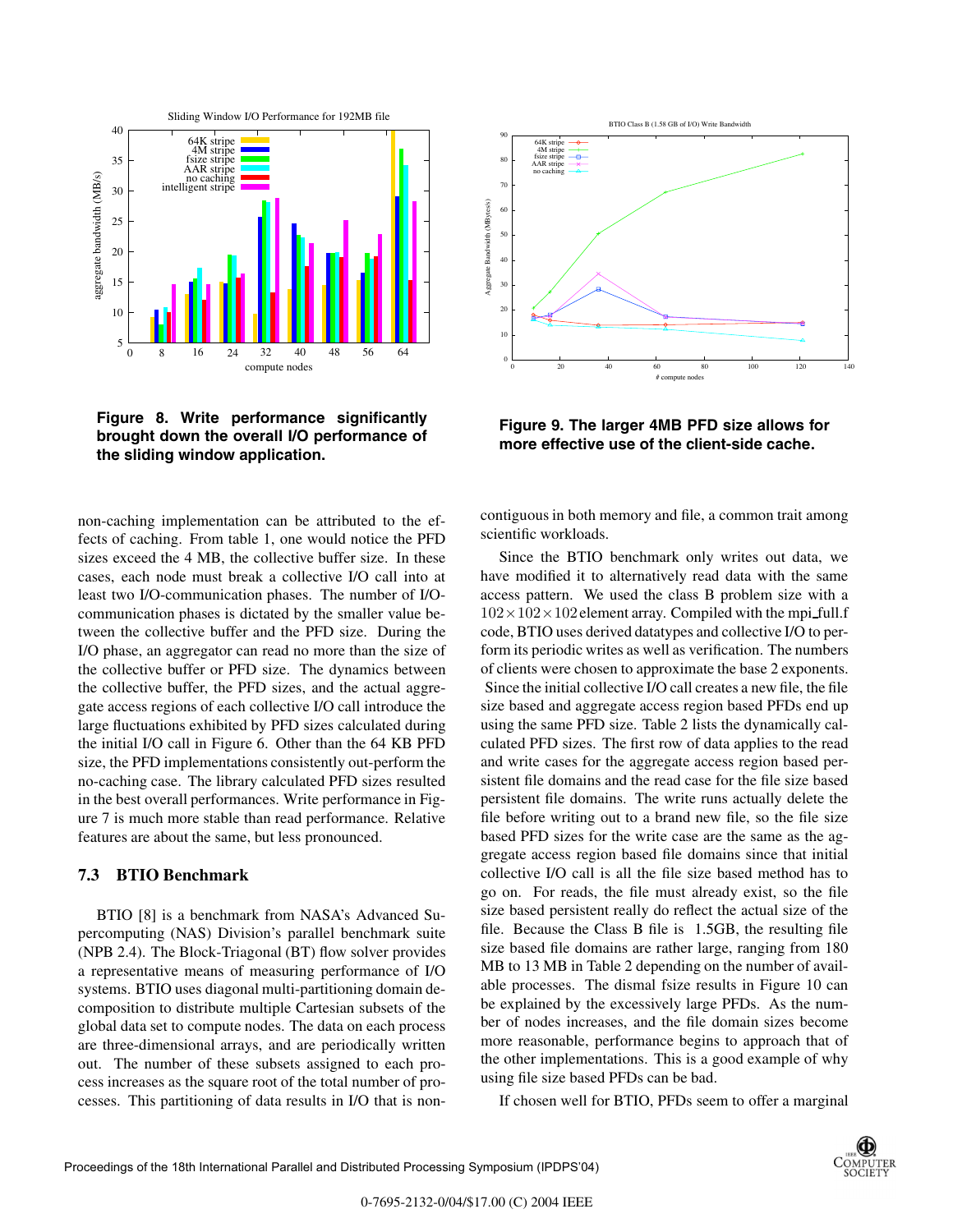|                                                            | 9 nodes |                                      | $\vert$ 16 nodes $\vert$ 36 nodes $\vert$ 64 nodes $\vert$ 121 nodes |
|------------------------------------------------------------|---------|--------------------------------------|----------------------------------------------------------------------|
| AAR and fsize-write   4606 KB   2591 KB   1151 KB   647 KB |         |                                      | 343 KB                                                               |
| fsize-read                                                 | 180 MB  | $101 \text{ MB}$   45.0 MB   25.3 MB | 13.4 MB                                                              |

**Table 2. Library calculated persistent file domain sizes for BTIO. The first row is for aggregate access region (rd/wr) and fsize (wr) based. The second row values are for fsize (rd) based.**



**Figure 10. The large file domains calculated based on file size result in multiple I/O-communication phases, hurting performance.**

amount of benefit over bypassing the cache completely for read performance. For the most part, BTIO's read performance does not benefit PFDs. As far as write performance is concerned, the constricting PFD sizes of the library calculated methods as the number of processes increases keeps performance well below that of the constant 4 MB PFD sizes, Figure 9.

#### **7.4 FLASH I/O Simulation**

The FLASH code [5] is used to model several types of thermonuclear flashes: hydrogen flashes on white dwarfs, helium flashes on neutron stars, and carbon flashed within white dwarfs. The FLASH code uses adaptive mesh refinement provided by the PARAMESH library to increase resolution only in places where it is needed. The cost of checkpointing FLASH is dependent on I/O performance, so I/O performance really determines the frequency of checkpoints.

While the actual FLASH code uses HDF5 for storage, we mimic the checkpointing access pattern by using the same organization of file variables. Doing so allows us to



**Figure 11. Results of the FLASH I/O benchmark with 4 - 128 processors.**

use MPI's derived datatypes and I/O functions directly. Like BTIO, FLASH I/O is non-contiguous in both memory and file.

Since problem size is directly proportional to the number of processes, the AAR and file size based file domains are always 7680 KB. For every additional client, 80 FLASH (7MB) blocks are added to the file. So for client count that ranges between 4 and 128, the file sizes range between 28 MB and 896 MB. The PFD sizes for AAR and file size based PFDs are the same because the initial collective write is always the same. The 16 MB collective buffer size used easily accommodates the all the PFD sizes used. The FLASH benchmark and its I/O access patterns are further described by Ching *et al.* in [3].

Caching has a minimal impact on the write performance of FLASH except for runs with less than 32 clients, Figure 11. Bandwidth quickly plateaus between around 32 clients since the number of I/O servers peaks at 12. Relative to the "ideal" I/O balancing scheme exhibited in the no caching case, the library calculated PFD sizes for AAR and file size based PFDs is fairly good. The 4MB and 64KB PFD sizes are generating more I/O-communication phases than the other methods making their performances worse.